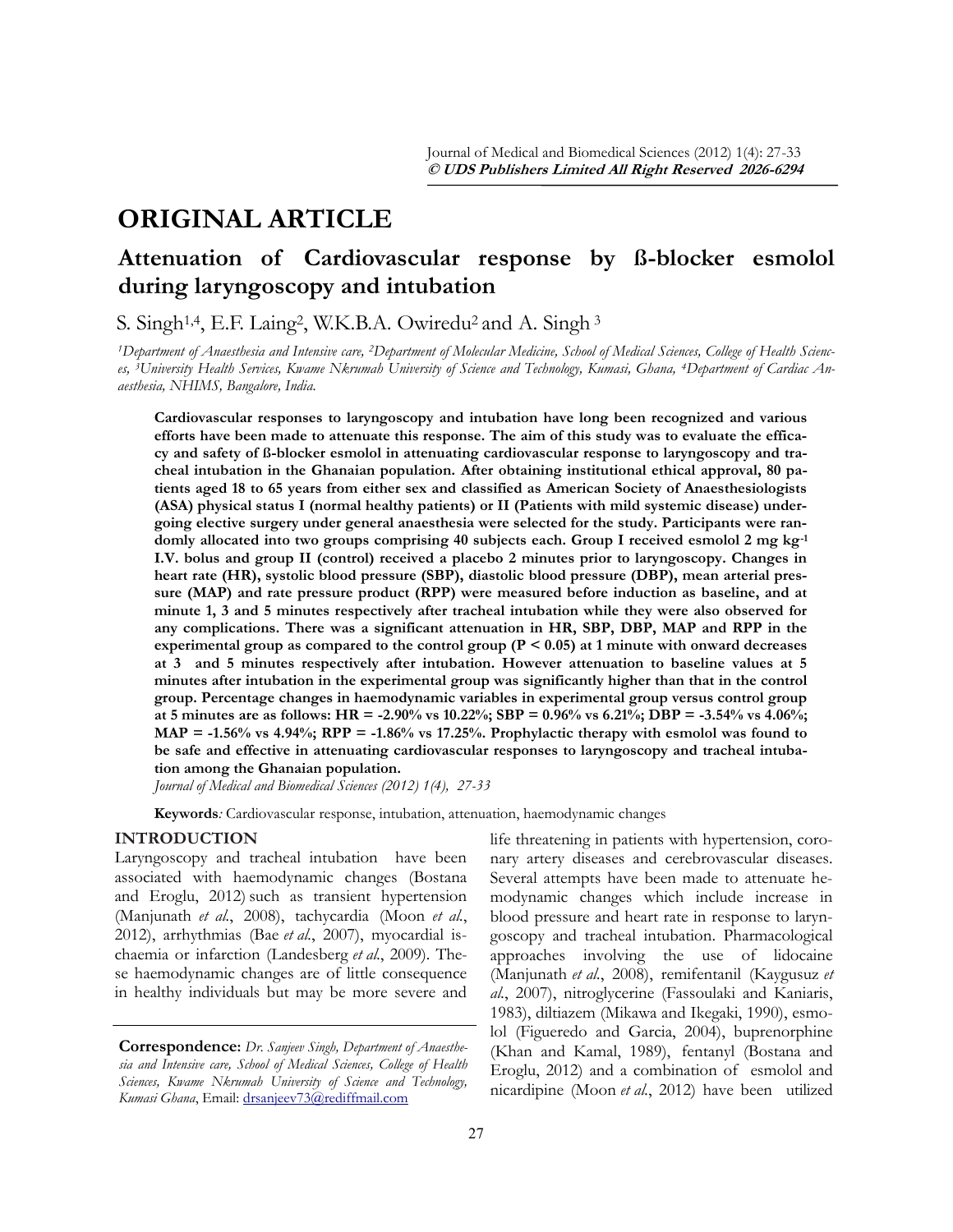to attenuate the pressure responses to laryngoscopy and tracheal intubation. Each of these drugs has a unique advantage and disadvantage in blunting the pressor response to intubation.

Reflex changes in the cardiovascular system are most marked after laryngoscopy and intubation and lead to an average increase in blood pressure by 40-50% and 20% increase in heart rate (Savio *et al.*[, 2011\)](file:///C:/Users/Dr.%20Amidu/Desktop/galley/DOCTOR1.docx#_ENREF_25#_ENREF_25). An increase in arterial pressure and heart rate following laryngoscopy and intubation can have deleterious effects on the heart as shown by [Stoelting \(1978\).](file:///C:/Users/Dr.%20Amidu/Desktop/galley/DOCTOR1.docx#_ENREF_27#_ENREF_27) Esmolol is used to control periods of intense sympathetic stimulation (Hassan *et al.*[, 1991\)](file:///C:/Users/Dr.%20Amidu/Desktop/galley/DOCTOR1.docx#_ENREF_12#_ENREF_12) and plasma catecholamine release ([Derbyshire](file:///C:/Users/Dr.%20Amidu/Desktop/galley/DOCTOR1.docx#_ENREF_6#_ENREF_6) *et al.*, 1983) in general anaesthesia. There has been no consensus regarding the optimum dose and timing of esmolol delivery (Gupta *et al.*[, 2009\).](file:///C:/Users/Dr.%20Amidu/Desktop/galley/DOCTOR1.docx#_ENREF_10#_ENREF_10)

Perioperative myocardial infarction is a leading cause of post-operative morbidity and mortality in normotensive patients due to hypertension and tachycardia (Savio *et al.*[, 2011\)](file:///C:/Users/Dr.%20Amidu/Desktop/galley/DOCTOR1.docx#_ENREF_25#_ENREF_25) following laryngoscopy and intubation. Studies from the African continent have shown avoidable anaesthesia mortality rates of 1:3000 in Zimbabwe ([McKenzie, 1996\)](file:///C:/Users/Dr.%20Amidu/Desktop/galley/DOCTOR1.docx#_ENREF_22#_ENREF_22), 1:1900 in Zambia [\(Heywood](file:///C:/Users/Dr.%20Amidu/Desktop/galley/DOCTOR1.docx#_ENREF_13#_ENREF_13) *et al.*, 1989), 1:500 in Malawi ([Hansen](file:///C:/Users/Dr.%20Amidu/Desktop/galley/DOCTOR1.docx#_ENREF_11#_ENREF_11) *et al.*, 2000) and 1:150 in Togo ([Bang'na](file:///C:/Users/Dr.%20Amidu/Desktop/galley/DOCTOR1.docx#_ENREF_2#_ENREF_2)  Maman *et al.*[, 2005\).](file:///C:/Users/Dr.%20Amidu/Desktop/galley/DOCTOR1.docx#_ENREF_2#_ENREF_2) These demonstrate a serious and sustained absence of safe anaesthesia for surgery in developing countries. Deaths attributable to anaesthesia could be reduced by controlling the haemodynamic changes that occur during endotracheal intubation. There is increasing evidence that control of the heart rate and blood pressure response to endotracheal intubation is essential to prevent adverse cardiovascular outcomes [\(Korpinen](file:///C:/Users/Dr.%20Amidu/Desktop/galley/DOCTOR1.docx#_ENREF_17#_ENREF_17) *et al.*, 1998; [Manjunath](file:///C:/Users/Dr.%20Amidu/Desktop/galley/DOCTOR1.docx#_ENREF_20#_ENREF_20) *et al.*, 2008)

Hypertension is known to occur more frequently in the black population and is associated with a higher incidence of cerebrovascular and renal complications. Strokes have been found to be more common in black hypertensives and hypertension associated end-stage renal failure occurs up to 20 times more commonly in black patients, compared to nonblacks (Gibbs *et al.*[, 1999\),](file:///C:/Users/Dr.%20Amidu/Desktop/galley/DOCTOR1.docx#_ENREF_9#_ENREF_9) therefore, the need for assessment in this study cohort.

Efforts are being made to practice safe anaesthesia in Ghana in an attempt to reduce intraoperative complications and mortality during anaesthesia. Esmolol is considered appropriate to attenuate haemodynamic changes in Caucasians during endotracheal intubation as it reduces heart rate as well as blood pressure. Specific racial differences need to be considered before treatment in view of a report that African-Americans respond much less to beta adrenergic receptor blocking drugs than whites ([Materson](file:///C:/Users/Dr.%20Amidu/Desktop/galley/DOCTOR1.docx#_ENREF_21#_ENREF_21) *et al.*, 1993). Beta-blockers tend to be less effective in black hypertensives and thus higher doses are required to control blood pressure (Gibbs *et al.*[, 1999\)](file:///C:/Users/Dr.%20Amidu/Desktop/galley/DOCTOR1.docx#_ENREF_9#_ENREF_9). There is paucity of literature on studies to control haemodynamic changes during laryngoscopy and endotracheal intubation among the Ghanaian population. The purpose of this study was, therefore, to determine the efficacy and safety of intravenous esmolol in attenuating haemodynamic response to laryngoscopy and intubation in the Ghanaian population.

## **PATIENTS AND METHODS**

#### **Study site and participants**

Eighty (80) adult patients of American Society of Anaesthesiologists (ASA) physical status I (normal healthy patients) or II (Patients with mild systemic disease) undergoing various elective surgeries at the Komfo Anokye Teaching Hospital (KATH) between November 2011 and May 2012 were divided into two groups of 40 patients each. Patients with a history of hypertension, diabetes, cardiac diseases, bronchial asthma and those on beta-blockers were excluded.

## **Dosing of Esmolol**

Bolus dosing of esmolol was evaluated with doses varying between 1 mg kg-1 and 4 mg kg-1 [\(Savio](file:///C:/Users/Dr.%20Amidu/Desktop/galley/DOCTOR1.docx#_ENREF_25#_ENREF_25) *et al.*[, 2011\)](file:///C:/Users/Dr.%20Amidu/Desktop/galley/DOCTOR1.docx#_ENREF_25#_ENREF_25). The use of esmolol at 3 mg  $kg^{-1}$ ([Korpinen](file:///C:/Users/Dr.%20Amidu/Desktop/galley/DOCTOR1.docx#_ENREF_16#_ENREF_16) *et al.*, 1995) and 4 mg kg<sup>-1</sup> [\(Berg, 1998\)](file:///C:/Users/Dr.%20Amidu/Desktop/galley/DOCTOR1.docx#_ENREF_3#_ENREF_3) respectively has been observed to have adverse effects such as unplanned hypotension and bradycardia during induction. [Kumar](file:///C:/Users/Dr.%20Amidu/Desktop/galley/DOCTOR1.docx#_ENREF_18#_ENREF_18) *et al.* (2003) in their study claimed optimal results while using lesser doses of esmolol in Asian population (i.e. 2 mg kg-1).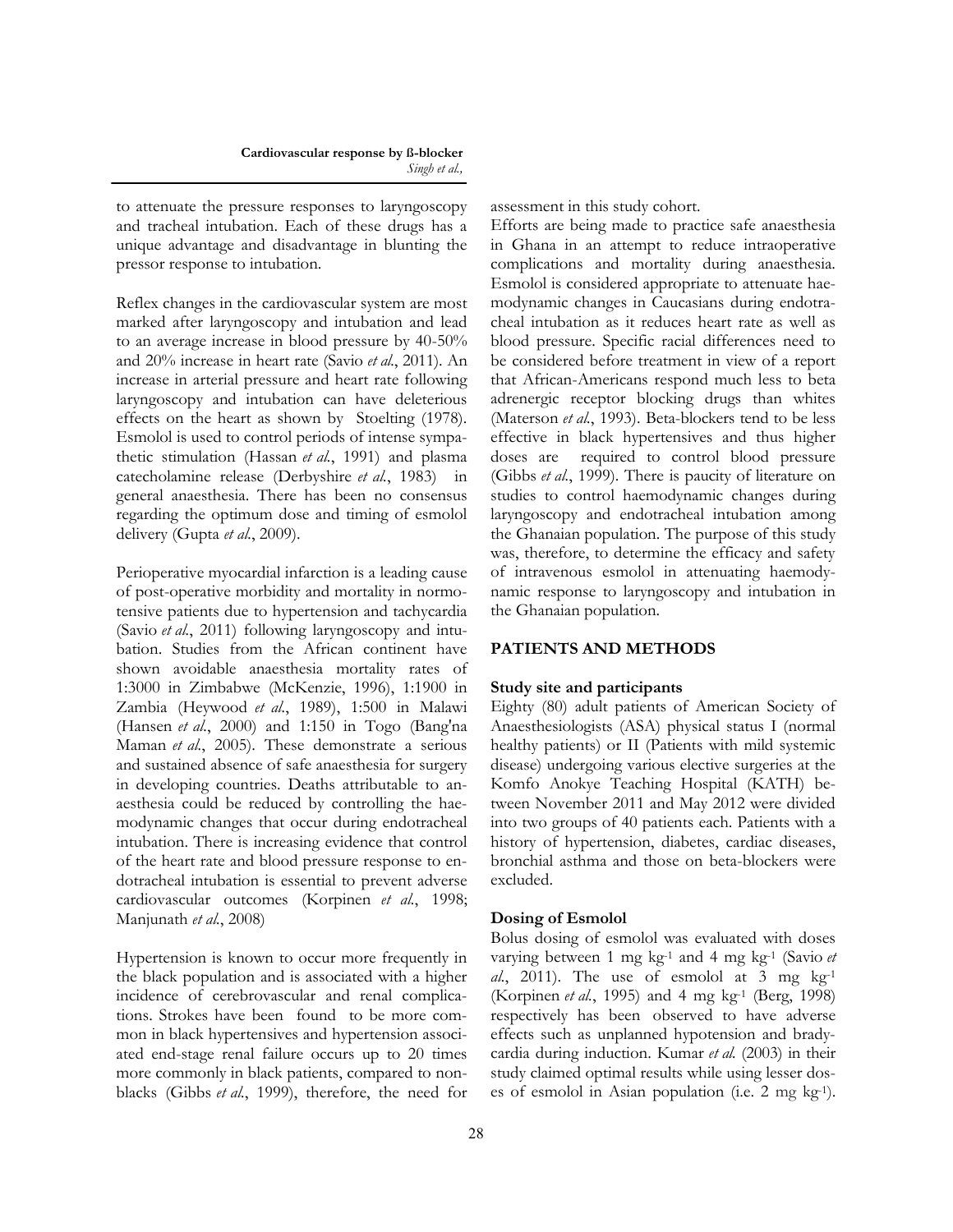These findings were the basis for using smaller doses of esmolol in this study in a Ghanaian population.

#### **Dosing procedure**

Group I received injection esmolol (2 mg kg-1) and Group II (control group) received injection normal saline as placebo. A preoperative history was taken prior to administration of the drug. Clinical examination and routine investigations such as haemoglobin, haematocrit, total lymphocyte count, differential lymphocyte count, serum electrolytes, blood group/ Rh typing, blood urea nitrogen, serum creatinine, fasting blood sugar, chest radiography and electrocardiogram in all patients. This study was undertaken at the Department of Anaesthesia and Intensive Care at KATH, Kumasi, following institutional approval by the Committee on Human Research Publications and Ethics (CHRPE), School of Medical Sciences, Kwame Nkrumah University of Science and Technology, Kumasi, Ghana. The study objectives and procedure were explained to the participants and written informed consent was obtained.

Intravenous access was secured and infusion of Ringer's lactate solution started. The patients were pre-medicated 30 minutes prior to surgery with glycopyrrolate-bromide (0.008 mg kg-1) intramuscularly. Patients were then taken to the operating room after which routine non-invasive monitor Infinity Delta XL Drager was applied and vital signs monitored. Midazolam (0.04 mg kg-1) was administered intravenously over 30 seconds as pre-medication and patients were pre-oxygenated with four to five breaths of 100% oxygen. The patients were induced with thiopentone sodium (6 mg  $kg<sup>-1</sup>$  IV) in incremental doses until loss of eyelash reflex occurred, vecuronium bromide (0.12 mg kg-1 IV) was given over 20 seconds, followed by the administration of the study drugs (normal saline or esmolol) two minutes before laryngoscopy and intubation. The study drug was randomly allocated to patients in a double blinded manner.

Patients were ventilated with oxygen and halothane (1%) using intermittent positive pressure ventilation with a fresh gas flow of 6 litres per minute by Bain circuit until intubation. About 2 minutes after IV

**Cardiovascular response by ß-blocker**  *Singh et al.,*

vecuronium, laryngoscopy was performed with a Macintosh laryngoscope blade and trachea intubated with an appropriate size cuffed endotracheal tube. After confirmation of correct placement of endotracheal tube, anaesthesia was then maintained with oxygen halothane mixed with vecuronium  $(0.1)$ mg kg-1). Heart rate (HR), systolic blood pressure (SBP), Diastolic blood pressure (DBP), Mean Arterial Pressure (MAP), Rate Pressure Product (RPP), Oxygen saturation  $(SpO<sub>2</sub>)$  and Electrocardiogram (ECG) changes were recorded before induction (Basal) and after tracheal intubation at 1, 3 and 5 minutes for the purpose of this study. Manipulation (e.g. painting and draping) of the area of operation was not allowed until 5 minutes after the study drug has been administered. Injection fentanyl (2 µg kg<sup>-1</sup>) was given before surgery.

#### **Parameters and statistical analysis**

Vital signs were recorded before induction (Basal) and after tracheal intubation at 1, 3 and 5 minutes respectively. Multi-channel monitor (Infinity Delta XL Drager, Draeger Medical Systems, Inc. Telford, PA 18969, USA) was used for recording HR, SBP, DBP, MAP, ECG, SpO2. RPP was calculated by multiplying heart rate with systolic blood pressure. Patients were also observed for complications like hypotension, hypertension, arrhythmias, hypoxaemia and myocardial ischaemia. Haemodynamic variables were represented by mean  $\pm$  standard deviation (SD). Means were compared with student *t*-test and p values were calculated. ANOVA with repeated measures was used to compare the changes in HR, SBP, DBP, MAP and RPP values. Bonferroni"s multiple comparison tests were used to make intragroup comparisons. In all analyses,  $p<0.05$  was considered statistically significant. All statistical analyses were performed using GraphPad prism 5.00 for windows (GraphPad software, San Diego, California, USA, www.Graphpad.com).

#### **RESULTS**

A comparison of the demographic profile of the study groups are as shown in Table 1. The male to female ratio of group I was 1:1.5 whereas that of group II was 1:2.6 ( $p$ <0.34). No significant difference was observed in the mean age for group I pa-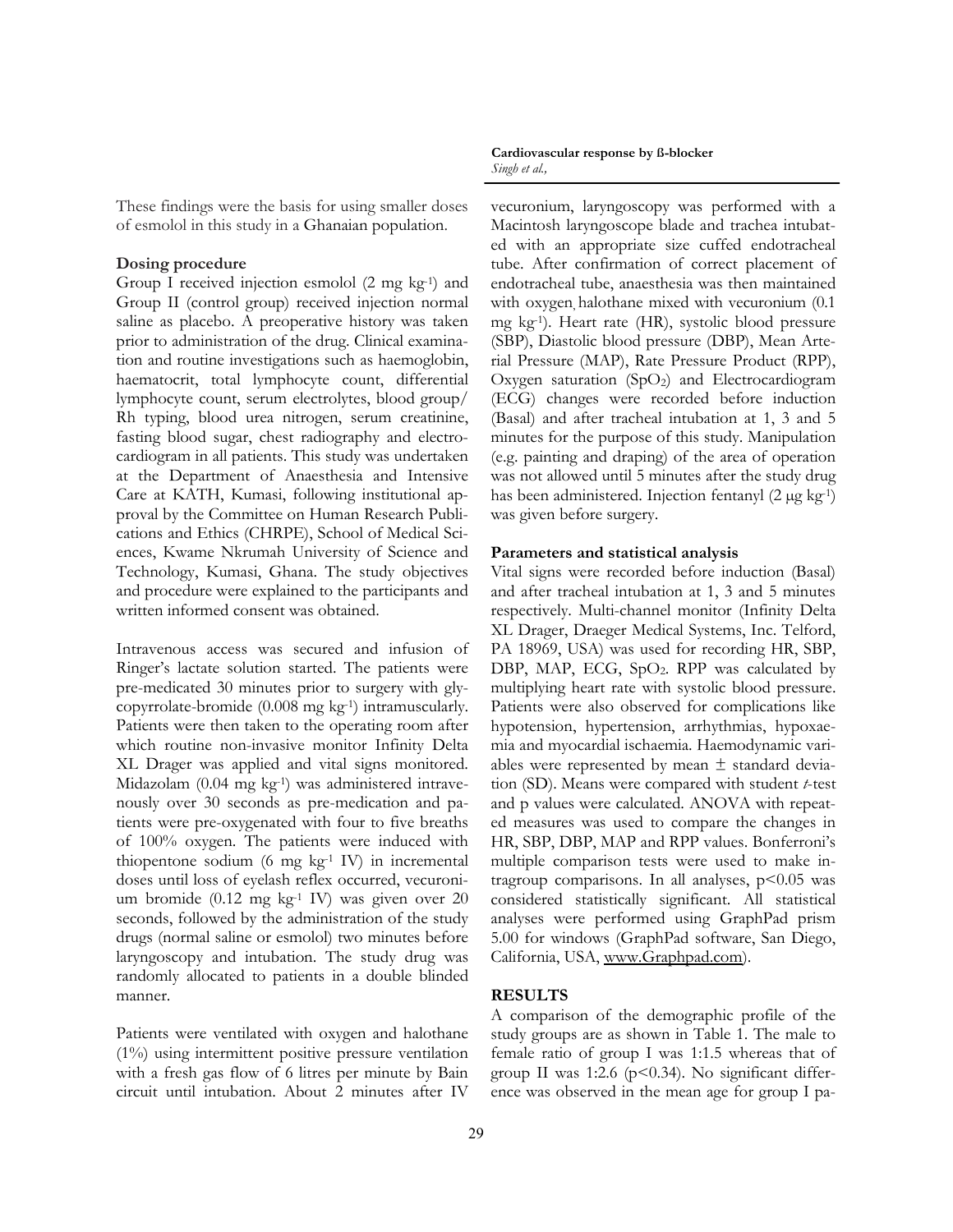tients (40.8  $\pm$  13.7 years) when compared to those in group II (41.8  $\pm$  12.7 years) (p<0.74). The average weight was  $70.1 \pm 9.6$  kg and  $69.7 \pm 9.8$  kg in groups I and II respectively (p<0.85).The average height in group I was  $164.2 \pm 5.4$  cm and group II was 163.3  $\pm$  4.6 cm (p<0.47).

Table 2 shows a comparison of changes in mean haemodynamic variables in patients within the two

**Table 1: Demographic profile of the study groups stratified by treatment**

|                  | Group-I         | Group-II        |         |
|------------------|-----------------|-----------------|---------|
| <b>Variables</b> | $(n = 40)$      | $(n = 40)$      | p-value |
| Age $(yrs)$      | $40.8 \pm 13.7$ | $41.8 \pm 12.7$ | 0.743   |
| Weight (kg)      | $70.1 \pm 9.6$  | $69.7 \pm 9.8$  | 0.846   |
| Height (cm)      | $164.2 \pm 5.4$ | $163.3 \pm 4.6$ | 0.465   |
| <b>Sex</b>       |                 |                 |         |
| Males            | $16(40.0\%)$    | $11(27.5\%)$    | 0.344   |
| M: F             | 1:1.5           | 1:2.6           |         |

**Data are presented as means ± SD, ratio and percentages. Group-I (Esmolol treated group), Group –II (Control group).**

groups at baseline and time (1, 3 and 5 minutes) after intubation. In group I, significant increases in the mean estimates for SBP, DBP, MAP, RPP were observed 1 minute after intubation when compared to the mean baseline estimates with the exception of the mean value for pulse which did not show any significant variation from the mean value at baseline. A time dependent decrease in the mean value for the parameter estimates was observed at 3 and 5 minutes respectively from first minute. Significant percentage decreases in the parameter estimates were observed at 5 minutes of intubation for group I patients (Table 3). In group II patients however, significant increases in all the mean estimates for the parameters were observed within the first minute after intubation and a time dependent decrease in the mean values for the parameter estimates was observed up to the fifth minute. A critical look at the percentage changes in the haemodynamic variables showed consistently higher percentage change values in the times after intubation in group II patients compared to group I patients (Table 3). It was evident that vital signs remained attenuated from 3 minutes to 5 minutess after intubation in group I patients, returning to baseline values after

**Table 2: Change in haemodynamic variables in the two study groups after intubation**

| parameter        | <b>Basal</b>     | 1 minute           | 3 minutes           | 5 minutes           | p-value       |
|------------------|------------------|--------------------|---------------------|---------------------|---------------|
| Group I          |                  |                    |                     |                     |               |
| Pulse (bpm)      | $90.8 \pm 8.6$   | $92.2 \pm 9.7$     | $91.4 \pm 7.5$      | $88.2 \pm 8.8*$ + ¥ | 0.0005        |
| $SBP$ (mm $Hg$ ) | $125.1 \pm 8.3$  | $137.5 \pm 8.9*$   | $131.9 \pm 8.8$ *†  | $126.3 \pm 8.7$ †¥  | $\leq 0.0001$ |
| $DBP$ (mmHg)     | $81.9 \pm 5.0$   | $90.4 \pm 5.7*$    | $82.6 \pm 5.2$      | $79.0 \pm 5.9*$ +¥  | $\leq 0.0001$ |
| $MAP$ (mmHg)     | $96.3 \pm 4.3$   | $106.1 \pm 5.0*$   | $99.0 \pm 4.1*$     | $94.8 \pm 4.9*$     | $\leq 0.0001$ |
| <b>RPP</b>       | $11355 \pm 1229$ | $12681 \pm 1605*$  | $12062 \pm 1352*$   | 11144 ± 1401†¥      | $\leq 0.0001$ |
| Group II         |                  |                    |                     |                     |               |
| Pulse (bpm)      | $89.0 \pm 9.3$   | $116.1 \pm 7.6*$   | $109.5 \pm 7.4*$    | $98.1 \pm 9.3*$     | $\leq 0.0001$ |
| $SBP$ (mm $Hg$ ) | $123.9 \pm 6.5$  | $153.1 \pm 12.8^*$ | $145.0 \pm 12.9*$   | $131.6 \pm 10.1*$   | $\leq 0.0001$ |
| $DBP$ (mmHg)     | $83.7 \pm 6.7$   | $99.4 \pm 5.2*$    | $94.3 \pm 5.1*$     | $87.1 \pm 5.5*+Y$   | $\leq 0.0001$ |
| $MAP$ (mmHg)     | $97.1 \pm 5.0$   | $117.3 \pm 5.9*$   | $111.2 \pm 5.5*$    | $101.9 \pm 4.8*$    | $\leq 0.0001$ |
| <b>RPP</b>       | $11012 \pm 1196$ | $17778 \pm 1926$ * | $15861 \pm 1690$ *+ | 12912 ± 1574*†¥     | < 0.0001      |

Data are presented as means  $\pm$  standard deviation, and p value. ANOVA with repeated measures **was used to compare the changes in HR, SBP, DBP, MAP and RPP values. Bonferroni's multiple comparison tests were used to make intragroup comparisons. Comparison symbols used - \* with basal, † with 1min. and with ≦ 3min. Group-I- esmolol, bpm - beat per minute, B.P-Blood Pressure, MAP-Mean Arterial Pressure, mmHg- millimetre of mercury**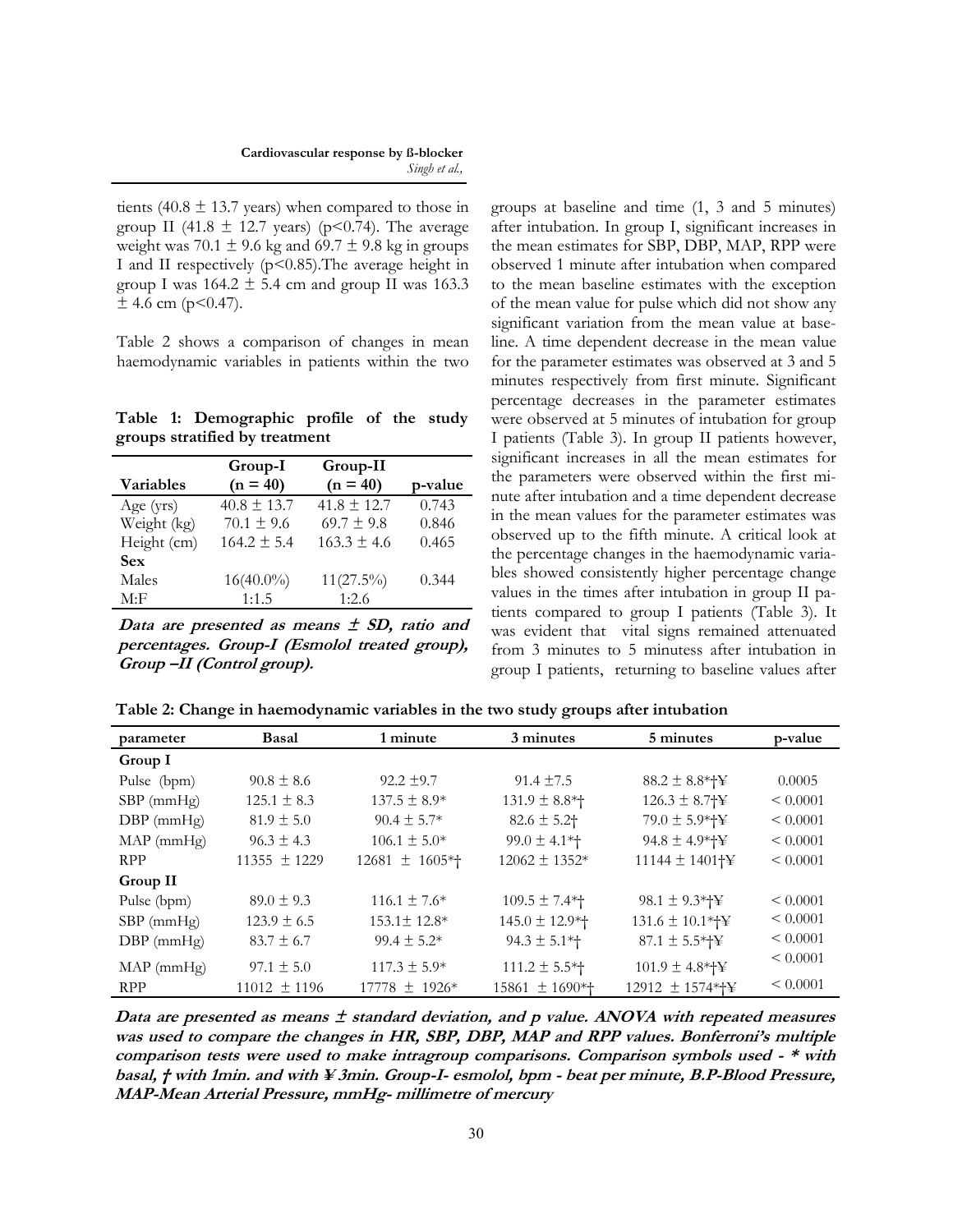5 minutes in both groups but attenuations in group I were more significant than those in group II. Patients in group II undergoing laryngoscopy and intubation showed an incidence of 8% ventricular ectopics and 5% dropped beats. However, the use of

**Table 3: Percentage changes in haemodynamic variables from baseline and times after intubation in the study population stratified by treatment** 

| <b>Variables</b> | $1$ min.  | $3 \text{ min.}$ | $5 \text{ min.}$ |
|------------------|-----------|------------------|------------------|
| Group I          |           |                  |                  |
| Pulse (bpm)      | $1.50\%$  | $0.70\%$         | $-2.90\%$        |
| Systolic (mmHg)  | $9.90\%$  | $5.40\%$         | 0.96%            |
| Diastolic (mmHg) | 10.40%    | 0.85%            | $-3.54\%$        |
| $MAP$ (mm $Hg$ ) | $10.20\%$ | 2.80%            | $-1.56%$         |
| <b>RPP</b>       | 11.68%    | $6.23\%$         | $-1.86%$         |
| Group II         |           |                  |                  |
| Pulse (bpm)      | $30.45\%$ | $23.03\%$        | $10.22\%$        |
| Systolic (mmHg)  | $23.57\%$ | $17.03\%$        | $6.21\%$         |
| Diastolic (mmHg) | 18.76%    | $12.66\%$        | 4.06%            |
| $MAP$ (mm $Hg$ ) | 20.80%    | $14.52\%$        | $4.94\%$         |
| <b>RPP</b>       | $61.44\%$ | $44.03\%$        | 17.25%           |

**Percentage change was calculated as follows: [(Variable estimate for time after intubation – Basal estimate for variable)/Basal estimate for variable] X 100%, RPP = Rate pressure product**

esmolol did not result in any kind of arrhythmias or hypotension.

## **DISCUSSION**

This study assessed the effect of esmolol on haemodynamic changes due to tracheal intubation in normotensive black population. Results from the study consistently showed that esmolol blunts unwanted haemodynamic responses to endotracheal intubation with significantly less circulatory responses experienced by patients receiving intravenous esmolol. In the control group, markedly high cardiovascular changes occurred after one minute following laryngoscopy and intubation. Esmolol (2mg kg-1) given two minutes before intubation sufficiently reduced the circulatory responses in this cohort of normo-

**Cardiovascular response by ß-blocker**  *Singh et al.,*

tensive black patients. ß- blockers minimize the increase in heart rate and blood pressure by attenuating positive chronotropic and ionotropic effects of the increase in adrenergic activity. Esmolol possesses several properties which makes it a valuable agent to obtund the cardiovascular response. It is a cardio selective agent, has ultra-short duration of action (9 minutes) and has not been reported to have significant drug interaction with commonly used anaesthetic drugs (Savio *et al.*[, 2011\)](file:///C:/Users/Dr.%20Amidu/Desktop/galley/DOCTOR1.docx#_ENREF_25#_ENREF_25).

[Korpinen](file:///C:/Users/Dr.%20Amidu/Desktop/galley/DOCTOR1.docx#_ENREF_17#_ENREF_17) *et al.* (1998) reported that the administration of esmolol bolus 1 mg kg-1 and an infusion of  $200 \mu g$  kg<sup>-1</sup> minute<sup>-1</sup> IV 2 minutes before laryngoscopy and intubation suppressed the increase in heart rate rather than arterial blood pressures. [Bostana and Eroglu \(2012\)](file:///C:/Users/Dr.%20Amidu/Desktop/galley/DOCTOR1.docx#_ENREF_4#_ENREF_4) reported that IV esmolol in doses of 1 mg  $kg<sup>-1</sup>$  before intubation was effective in suppressing heart rate and arterial blood pressure in Caucasians. [Kumar](file:///C:/Users/Dr.%20Amidu/Desktop/galley/DOCTOR1.docx#_ENREF_18#_ENREF_18) *et al.,* (2003) have reported optimal results while using higher doses of esmolol (2 mg kg-1) in an Asian population, without any incidence of unplanned hypotension or bradycardia. In this normotensive cohort of black population, esmolol, at a dose of  $2 \text{ mg} \text{ kg}^{-1}$  effectively decreased HR, SBP, DBP, MAP and RPP without any incidence of hypotension or bradycardia. This study further observed a reduction in DBP less than that in SBP resulting in a better control of the MAP in the study population. No consensus has however been reached regarding the optimum dose and timing of its delivery (Gupta *et al.*[, 2009;](file:///C:/Users/Dr.%20Amidu/Desktop/galley/DOCTOR1.docx#_ENREF_10#_ENREF_10) [Savio](file:///C:/Users/Dr.%20Amidu/Desktop/galley/DOCTOR1.docx#_ENREF_25#_ENREF_25) *et al.*[, 2011\)](file:///C:/Users/Dr.%20Amidu/Desktop/galley/DOCTOR1.docx#_ENREF_25#_ENREF_25) in Caucasian population.

The difference in the results of [Korpinen](file:///C:/Users/Dr.%20Amidu/Desktop/galley/DOCTOR1.docx#_ENREF_17#_ENREF_17) *et al.* [\(1998\)](file:///C:/Users/Dr.%20Amidu/Desktop/galley/DOCTOR1.docx#_ENREF_17#_ENREF_17) and [Bostana and Eroglu \(2012\)](file:///C:/Users/Dr.%20Amidu/Desktop/galley/DOCTOR1.docx#_ENREF_4#_ENREF_4) involving esmolol 1 mg kg-1 to some extent, can be explained by differences in study designs including variations in patient population, age, racial differences, dose and timing of drug administration in relation to intubation. In addition, techniques used for induction, method of measurement of circulatory responses are contributing towards mixed effect of esmolol in these studies.

Increases in heart rate of patients receiving esmolol in this study was attenuated as compared to the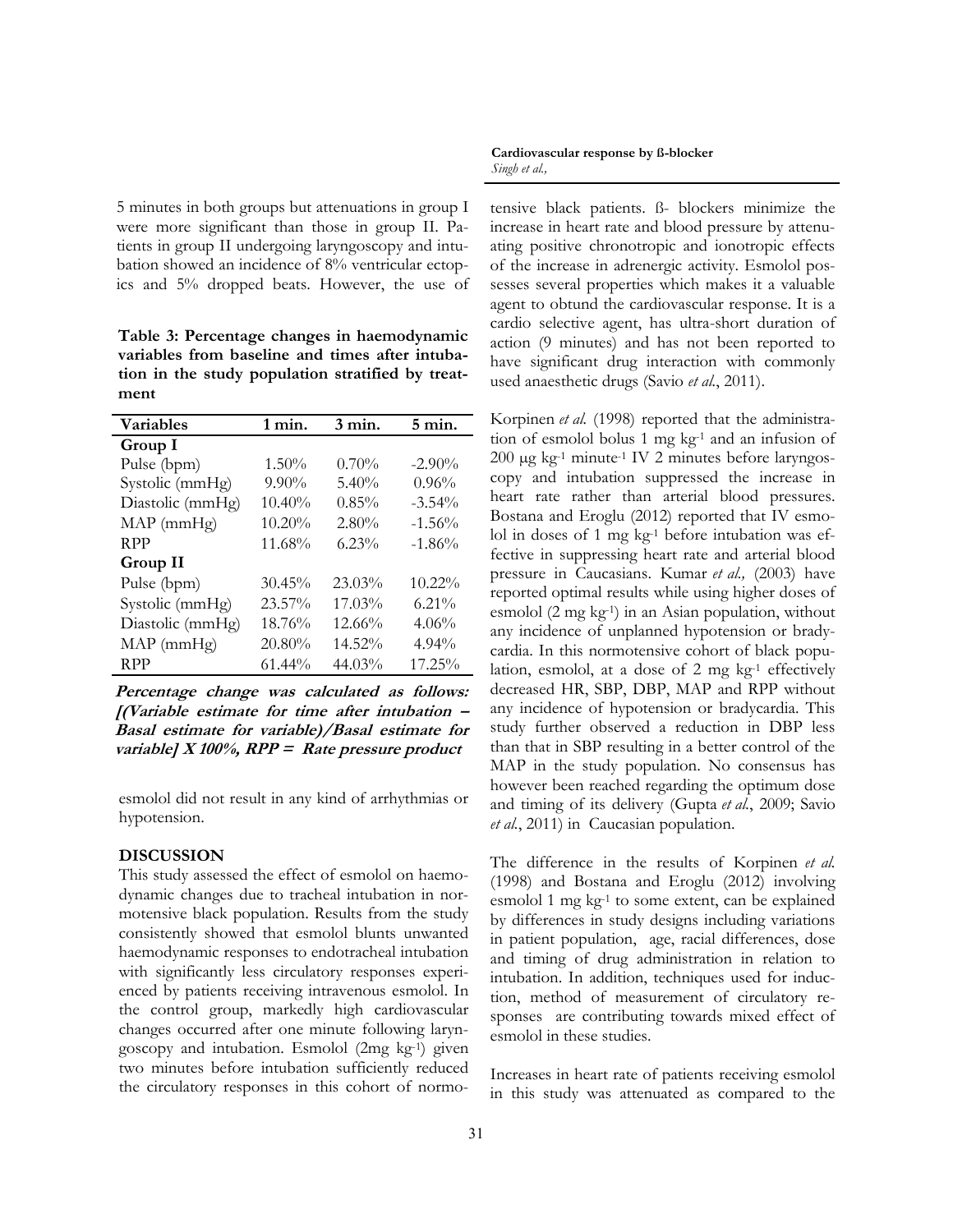control group for a maximum duration of 5 minutes after intubation. Several studies have shown that there is increased incidence of myocardial infarction when intraoperative heart rate increases above 110 beats min-1 (Stone *et al.*[, 1988;](file:///C:/Users/Dr.%20Amidu/Desktop/galley/DOCTOR1.docx#_ENREF_28#_ENREF_28) [Slogoff and Keats,](file:///C:/Users/Dr.%20Amidu/Desktop/galley/DOCTOR1.docx#_ENREF_26#_ENREF_26)  [1989\)](file:///C:/Users/Dr.%20Amidu/Desktop/galley/DOCTOR1.docx#_ENREF_26#_ENREF_26). None of the patients in this study groups showed heart rate >110 beats min-1 (Table II).

RPP is a good estimate of myocardial oxygen requirement (Moon *et al.*[, 2012\)](file:///C:/Users/Dr.%20Amidu/Desktop/galley/DOCTOR1.docx#_ENREF_24#_ENREF_24). RPP levels close to 20,000 are normally associated with angina and myocardial ischemia [\(Cokkinos and Voridis, 1976\).](file:///C:/Users/Dr.%20Amidu/Desktop/galley/DOCTOR1.docx#_ENREF_5#_ENREF_5) RPP one minute after intubation remained at 12,681 in the esmolol group thus confirming the cardioprotective effect of esmolol during laryngoscopy and intubation.

## **CONCLUSION**

The use of esmolol for the control of haemodynamic responses to laryngoscopy and intubation has shown promising results in this cohort of black population. This study has established the prophylactic role of 2mg kg-1 dose of esmolol in attenuating hemodynamic responses to laryngoscopy and intubation in normotensive patients without any associated complications such as hypotension and bradycardia. However further studies needs to be done in highrisk patients, using longer duration infusions to investigate the safety and efficacy of esmolol in reducing the frequency of myocardial ischaemia after noncardiac surgery.

## **ACKNOWLEDGEMENT**

The Authors wish to express their gratitude to Dr. G. Boakye, Prof. K. Singh, Dr. S.P. Singh, Mr. J.G. Chainani and Mr. J. Osei-Yeboah for their technical assistance.

## **COMPETING INTERESTS**

The authors declare that they have no competing interests.

## **REFERENCES**

Bae J.I., Shin H.Y., Kim J.W., Kim A.R., Jang Y.H. and Kim J.M. (2007) The Effects of Lidocaine, Fentanyl, Nicardipine, and Esmolol on Hemodynamic and Bispectral Index Responses during Induction with Thiopental Sodium. *Korean J Anesthesiol* 53, 7-13.

- Bang'na Maman A.F.O., Tomta K., Ahouangbevi S. and M. C. (2005) Deaths associated with anaesthesia in Togo, West Africa. *Tropical Doctor* 35, 220-222.
- Berg V.D. (1998) Use of esmolol to attenuate hemodynamic responses during cataract extraction. . *Middle East J Anesthesiol* 14, 231- 248.
- Bostana H. and Eroglu A. (2012) Comparison of the Clinical Efficacies of Fentanyl, Esmolol and Lidocaine in Preventing the Hemodynamic Responses to Endotracheal Intubation and Extubation. *Journal of Current Surgery* 2, 24-28.
- Cokkinos D.V. and Voridis E.M. (1976) Constancy of pressure-rate product in pacing-induced angina pectoris. *Br Heart J* 38, 39-42.
- Derbyshire D.R., Chmielewski A., Achoa K. and Smith G. (1983) Plasma catecholamine responses to tracheal intubation. *Br J Anaesth*.
- Fassoulaki A. and Kaniaris P. (1983) Intranasal administration of nitroglycerine attenuates the pressure response to larngoscopy and intubation of trachea. *Br J Anaesth* 55, 49- 52.
- Figueredo E. and Garcia E.M. (2004) Assessment of the efficacy of esmolol on the hemodynamic changes induced by laryngoscopy and tracheal intubation: A meta analysis. *Acta Anaesthesiol Scand* 45, 1011-1022.
- Gibbs C.R., Beevers D.G. and Lip G.Y.H. (1999) The management of hypertensive disease in Black patients. *QJM* 92, 187-192.
- Gupta A., Wakhloo R., Gupta V., Mehta A. and Kapoor B.B. (2009) Comparison of Esmolol and Lignocaine for Atttenuation of Cardiovascular Stress response to Laryngoscopy and Endotracheal Intubation. *JK Science* 11, 78-81.
- Hansen D., Gausi S.C. and Merikebu M. (2000) Anaesthesia in Malawi: complications and deaths. *Tropical Doctor* 30, 146-149.
- Hassan H.G., El-Sharkawy, Renk H. and Mansour G. (1991) Haemodynamic and catechola-